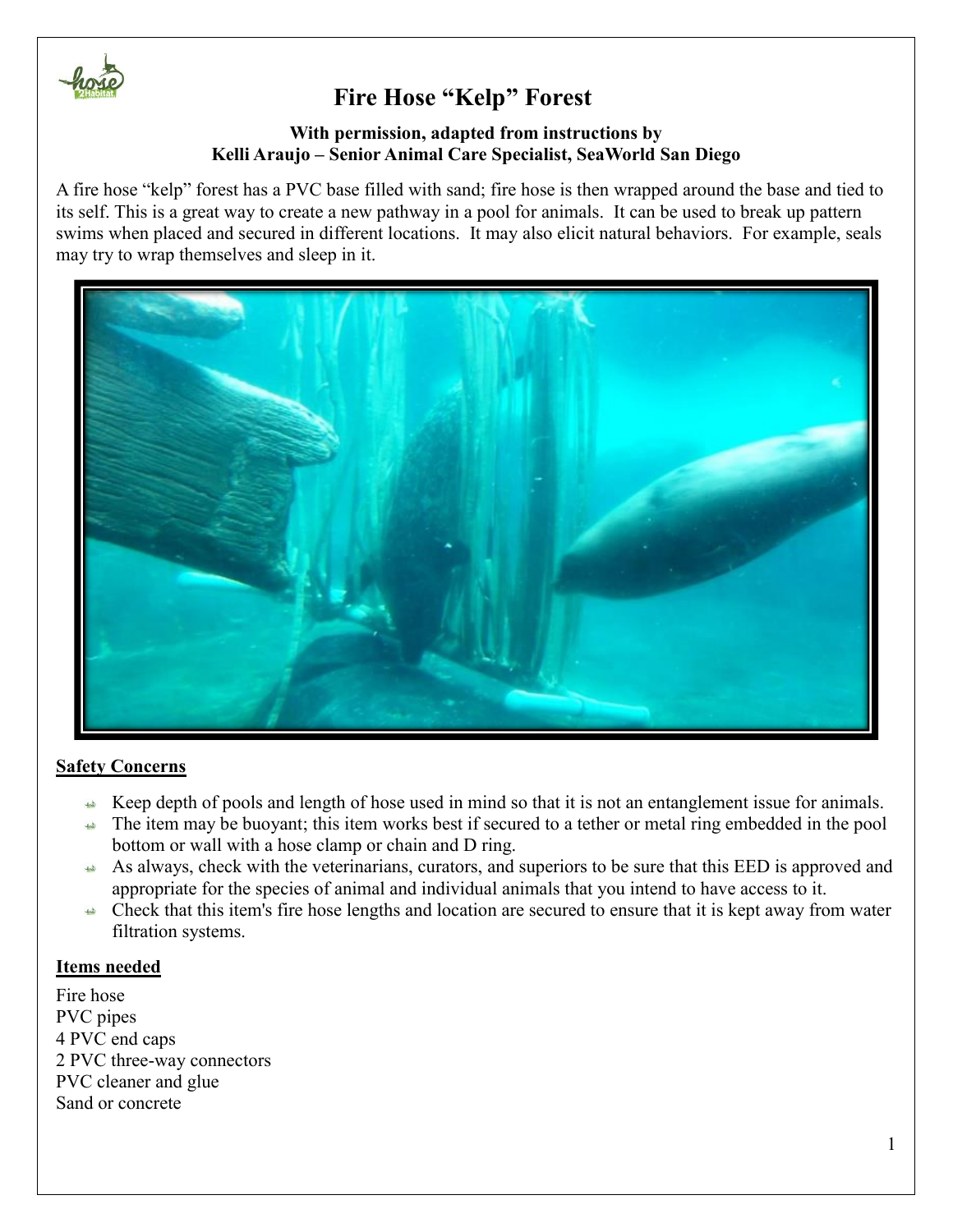

## **With permission, adapted from instructions by Kelli Araujo – Senior Animal Care Specialist, SeaWorld San Diego**

**STEP 1** Cut PVC to desired lengths and check the fit of all pieces before gluing.



**STEP 2** Form the two "sides" of frame by gluing shorter PVC pipes to three-way connectors as shown below. Glue end caps on ONE end of each "side" tube.

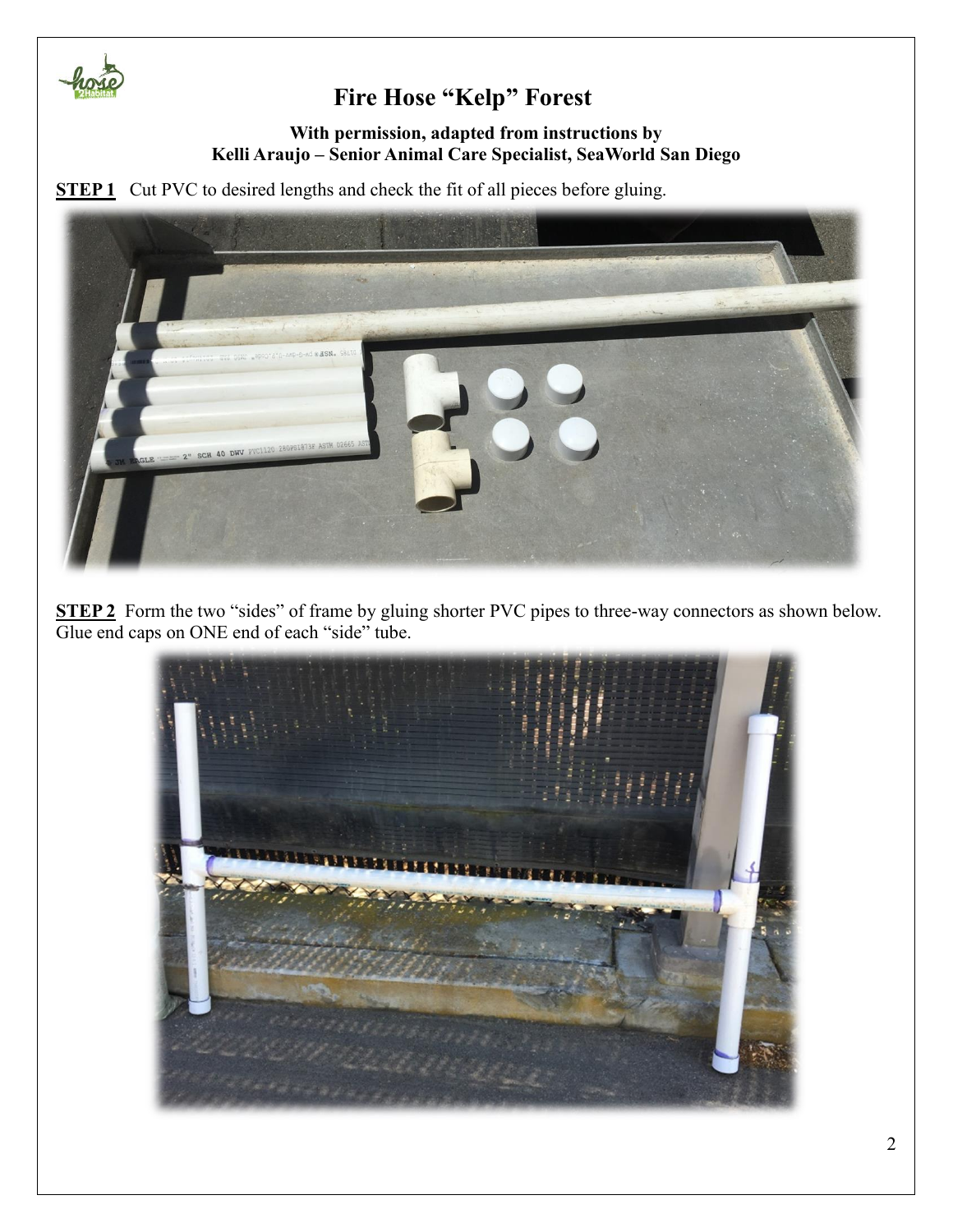

## **With permission, adapted from instructions by Kelli Araujo – Senior Animal Care Specialist, SeaWorld San Diego**

**STEP 3** Fill each "side" PVC tubes (the ones with the end caps on one end) with sand, shaking it down into place, until it reaches the bottom and into the middle. Use wet sand or fill tube with water after filling with sand to remove air from the tube. Any amount of trapped air can make the PVC very buoyant.



**STEP 4** Fill and glue on the top caps. Let glue dry. The tubes could also be filled with concrete. Be sure that all PVC pieces are securely glued so that concrete or sand will not leach or seep out into your pools.

**STEP 5** Measure the depth of your pool so you can plan for lengths of needed hose.

**STEP 6** Find a stand or lean the frame up against a wall. Start tying on hose to frame by tying it back onto itself as shown below. This item is made from United States Forest Service 1" pea hose. Attach as much hose as wanted or until frame is full.